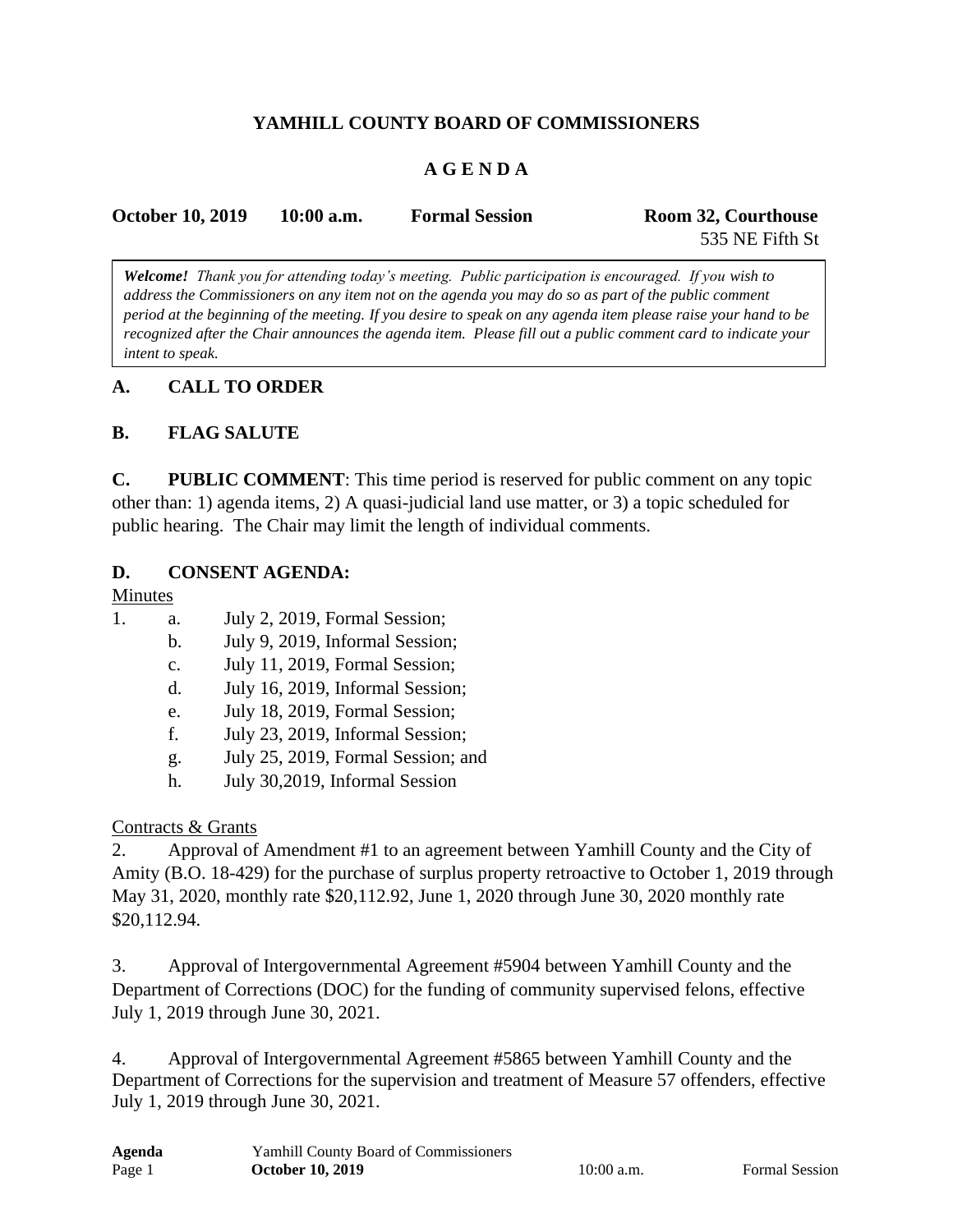5. Approval of Amendment #1 to an agreement between Yamhill County and Yamhill Valley Treatment, dba Provoking Hope (B.O. 18-300) for additional treatment options and services in the not-to-exceed amount of \$55,000, retroactive to May 1, 2019 through June 30, 2020.

6. Approval of Amendment #3 to the agreement between Yamhill County Health and Human Services and Catholic Community Services (B.O. 15-236) for the addition of a Skill Builder position and facility upgrades in the not-to-exceed amount of \$1,775,328.44 retroactive to October 1, 2019 through September 30, 2020.

7. Approval of an agreement between Yamhill County Health & Human Services and the Oregon Department of Human Services for the Ticket-To-Work self-sufficiency program services, not-to-exceed amount of \$60,000, retroactive July 1, 2019 through June 30, 2021.

8. Approval of a contract employment agreement between Yamhill County Health & Human Services and Marly Kennedy to provide professional psychiatric behavioral health services at the rate of \$87/hour, effective October 9, 2019 through June 30,2020.

9. Approval of purchasing ShoreTel yearly maintenance support from Structured, in the amount of \$32,289.75 for the 2019-20 fiscal year.

10. Approval of the contract between Yamhill County Assessor's Office and Andrea White dba Trask Mountain Editing effective October 14, 2019 through June 30, 2020 in the not-toexceed amount of \$35,000.

# **Committees**

11. Approval of the appointment of Toney Cinnamon to the Housing Authority of Yamhill County Board to serve the remaining term of Mike Gougler, term to expire December 31, 2021.

# Personnel

12. Approval of additional position management authority for Health & Human Services to delete 2.0 FTE of Program Manager I and 1.0 FTE of Program Manager IV; add 2.0 FTE of Program Manager III and 2.0 FTE of Program Manager II.

Plans

13. Approval of the 2019-21 Community Corrections Biennial Plan.

# **E. OLD BUSINESS:** None.

# **F. OTHER BUSINESS** (Add-ons and non-consent items):

1. Consideration of approval of an agreement between Yamhill County, acting by and through the Yamhill County Transit Agency, and Safety Vision for the purchase of a new camera system in YCTA buses in the amount of \$89,169.